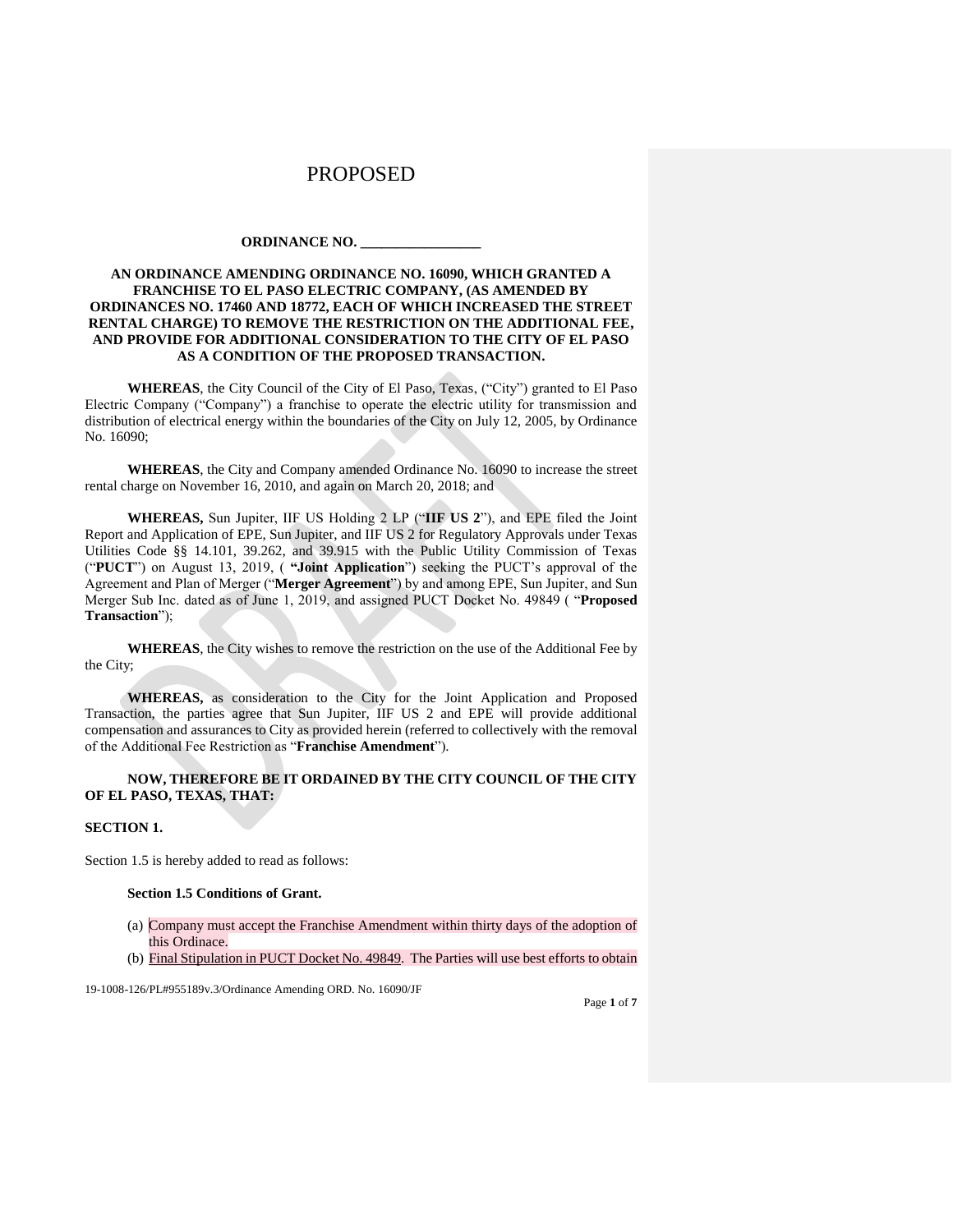prompt adoption of a final order by the PUCT approving the Joint Application consistent with the terms of this Agreement.

- (c) Sun Jupiter agrees that it will not relocate jobs outside of the EPE service territory and will not reduce EPE's workforce as a result of the Proposed Transaction. Furthermore, EPE will maintain sufficient employment levels as required to furnish EPE's customers with safe, adequate, efficient, and reasonable electric service.
- (d) Sun Jupiter will never move EPE's headquarters outside the City of El Paso.

#### **SECTION 2.**

Subsection (b) of Section 13, Compensation, of the Franchise Ordinance, is hereby amended to read as follows:

(b) The City will increase the Street Rental Charge to be paid by the Company to the City on a quarterly basis during the remaining life of this Franchise by an additional three quarters of one percent (0.75%) effective 2010 ("Additional Fee") and a supplemental one percent (1.0%) ("Auxiliary Fee") for a total amount of (i) five percent (5.0%) of the gross revenues the Company receives for the generation, transmission, and distribution of electrical energy and other services within the City and (ii) five and three quarters percent (5.75%) of BPL-related gross revenues within the City of El Paso, except however for any revenues from municipal accounts to the extent that any such revenues are excepted from the Company's Rate Schedule 94, Supplemental Franchise Fee Rider. A portion of the Street Rental Charge equal to one and three quarters of one percent (1.75%) of the gross revenues the Company receives for the generation, transmission, and distribution of electrical energy and other services, including BPL services, within the City shall be allocated by the City for promotion of economic development, including economic development incentives for new commercial customers with high electric energy needs, the attraction of companies that will make significant investments of capital and human resources in the community, solar or other renewable energy rebates or incentives, or to increase the City's capacity in alternative energy research, development, manufacturing and generation, and for such other economic development public purposes including infrastructure as reasonably determined by the City (the "Economic Development Allocation"). After July 29, 2030, the Economic Development Allocation will be reduced to one percent (1.00%). The Economic Development Allocation will be placed in a restricted fund to be used solely for the economic development purposes described herein and cannot be commingled with existing Street Rental Charges to support or supplement general fund operations. The City will provide an annual update on the status, uses, and economic impact of Economic Development Allocation to the City Council and the public.

The Company shall pay the Street Rental Charge to the City by electronic funds transfer or by other means of immediately available funds within forty-five (45) days of the end of each calendar quarter (the "Payment Date"). If the Street Rental Charge or any portion thereof is not paid on or before the Payment Date, the unpaid

19-1008-126/PL#955189v.3/Ordinance Amending ORD. No. 16090/JF

**Commented [HK1]:** This section is located in Section 1, Paragraph 2 of the Jan. 2020 Proposed Ordinance.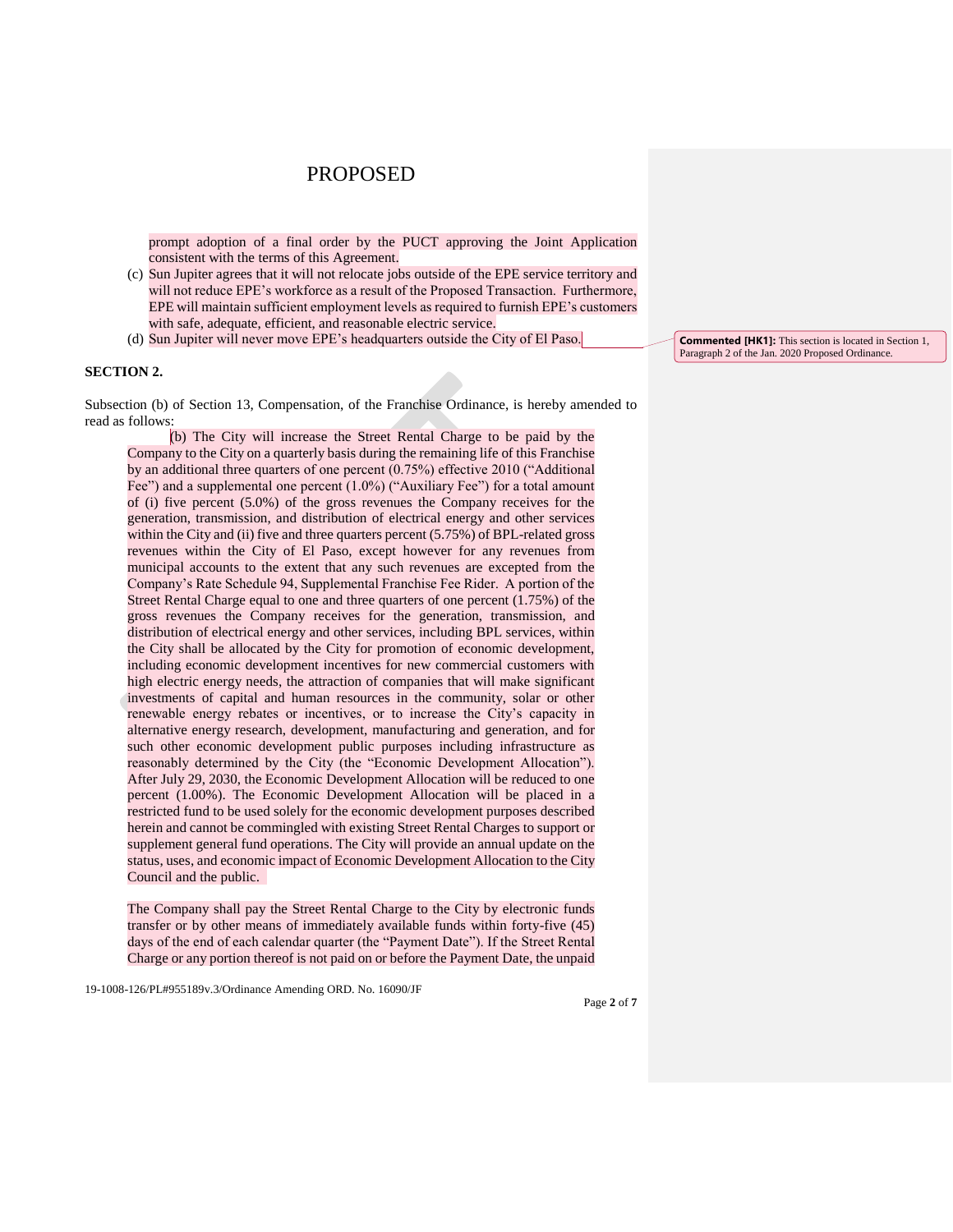balance shall bear interest at a daily rate equivalent to the prime rate of interest as published by the Wall Street Journal for that date, plus one percent (1%) per annum from the Payment Date until the date such payment is made. If any payment shall be more than thirty (30) days late, the interest shall be paid at such prime rate plus three percent (3%) per annum.

#### **SECTION 3.**

Section 13 Compensation, of the Franchise Ordinance, is hereby amended to add the following:

- (d) Economic Development Fund:
	- (1) Eighty million dollars (\$80,000,000) of the Economic Development Fund will be jurisdictionally allocated to Company's Texas service territory and held in a restricted account for the purpose of promoting economic development in Company's Texas service territory ("**Texas Economic Development Fund**").
	- (2) Company will fund the Texas Economic Development Fund through fifteen (15) equal annual installments of five million three hundred thirty-three thousand three hundred thirty-three dollars and 33/100 cents (\$5,333,333.33). Contributions to the Texas Economic Development Fund will be due by the 15<sup>th</sup> day of December of each year, with the first of the fifteen  $(15)$  installments to be due by the first December  $15<sup>th</sup>$  to occur after the close of the Proposed Transaction.
	- (3) The City's Economic Development Department will administer the Texas Economic Development Fund through an economic development policy to be developed by the City of El Paso and approved by Company within six (6) months after the close of the Proposed Transaction ("**Incentive Policy**").
	- (4) The City will make reports, at least annually, to the Company's Board of Directors regarding the activities and uses of the Texas Economic Development Fund.
	- (5) The City's Economic Development Department will make reasonable efforts to coordinate with other state and local agencies within EPE's Texas service territory regarding the uses of the Texas Economic Development Fund.
	- (6) If the City eliminates the Economic Development Department or the Incentive Policy, the City and Company will find a replacement entity to administer the balance, if any, of the Texas Economic Development Fund
- (e) General Fund Payments. In addition to the franchise fees currently due to the City of El Paso under the Franchise Agreement, Sun Jupiter agrees to pay the City of El Paso for use in its general fund seven hundred fifty thousand dollars (\$750,000) per year for a period of ten (10) years. The first payment shall be made no later

19-1008-126/PL#955189v.3/Ordinance Amending ORD. No. 16090/JF

**Commented [HK2]:** This section is located in Section 4 of the Jan. 2020 Proposed Ordinance.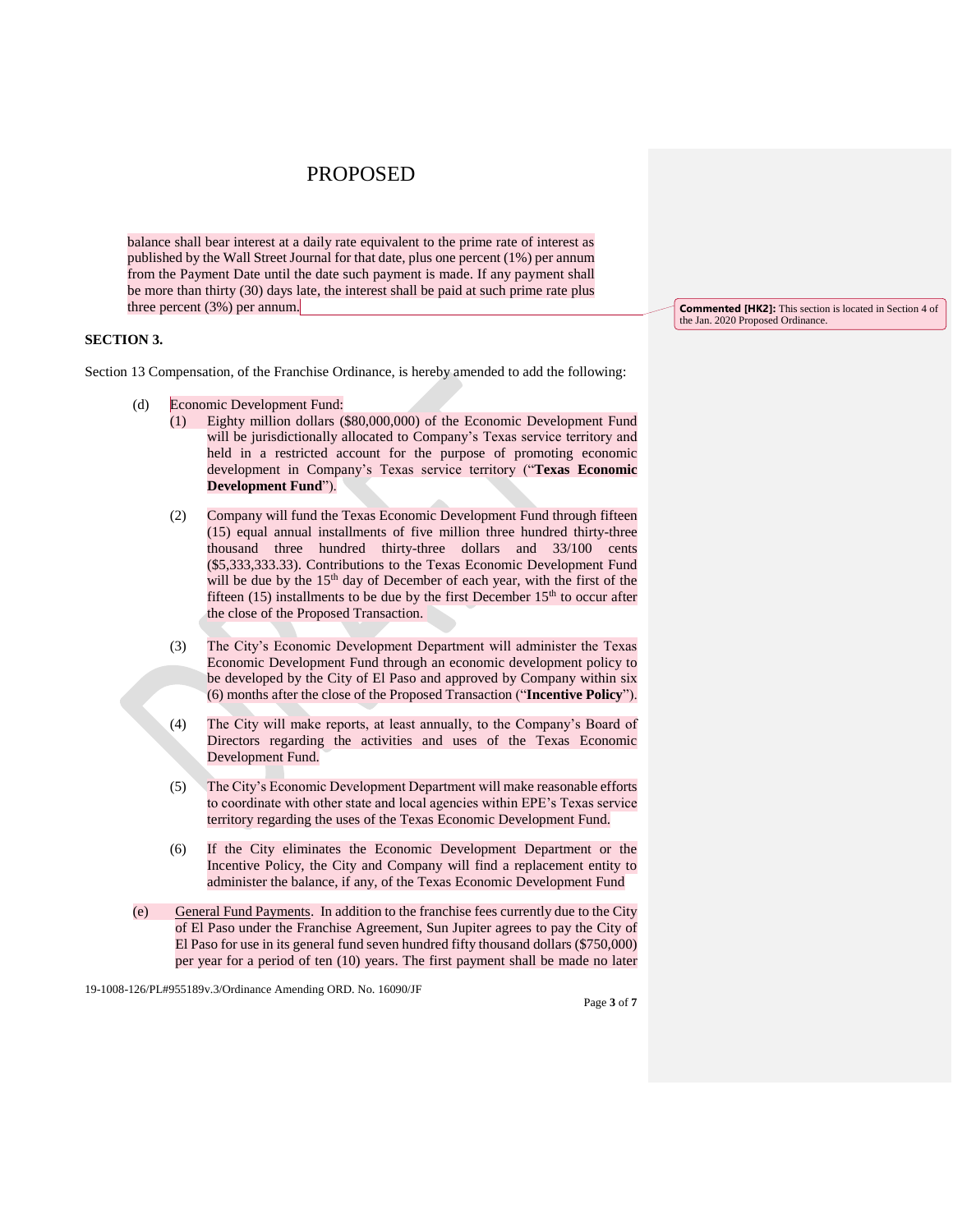than thirty (30) days after the close of the Proposed Transaction by electronic funds transfer as designated by the City of El Paso. Each remaining annual payment will be made on or before the 30th day of June of each corresponding year.

#### (f) Renewable Generation Study.

- (1) Within one year after the close of the Proposed Transaction, EPE will complete a study concerning renewable generation, as defined in Texas Utilities Code § 39.904(d) ("**Renewable Generation Study**"). EPE will share the results of the Renewable Generation Study with the City of El Paso within thirty (30) days of the Renewable Generation Study's completion. Should EPE not be able to complete the study within one year, EPE may request additional time to complete the Renewable Generation Study from the City of El Paso, and the City of El Paso shall not unreasonably withhold its consent to the extension.
- (2) The Renewable Generation Study will cover, but is not limited to, the following topics:
	- i. Possible costs and operational impacts related to the integration of utility-scale renewable generation into EPE's Texas service territory;
	- ii. Legislative or regulatory changes, if any, that may be required to increase utility-scale renewable generation in EPE's Texas service territory and the legislative strategies necessary to implement such legislative or regulatory changes;
	- iii. Potential voluntary renewable generation program offerings to allow customers to increase their use of renewable resources within the El Paso, Texas, city limits and EPE's Texas service territory;
	- Reasonable commitments that EPE can make to increase the integration of renewable generation in EPE's Texas generation portfolio; and
	- v. Grant opportunities for EPE, the City of El Paso, or both to increase the integration of renewable generation in EPE's Texas generation portfolio.
- (3) EPE shall designate material contained in the Renewable Generation Study as confidential to the extent that it relates to critical infrastructure, as that phrase is understood in Texas Government Code § 418.181, or to the extent that it contains sensitive information that would not be subject to public release under the Texas Public Information Act, as codified in chapter 552 of the Texas Government Code. The City of El Paso will use its best efforts to not publicly distribute such designated material to parties outside of the City El Paso. The

19-1008-126/PL#955189v.3/Ordinance Amending ORD. No. 16090/JF

**Commented [HK3]:** These sections are located in Section 1, paragraphs 2. C. (2) (3) and (4) of the Jan. 2020 Proposed Ordinance.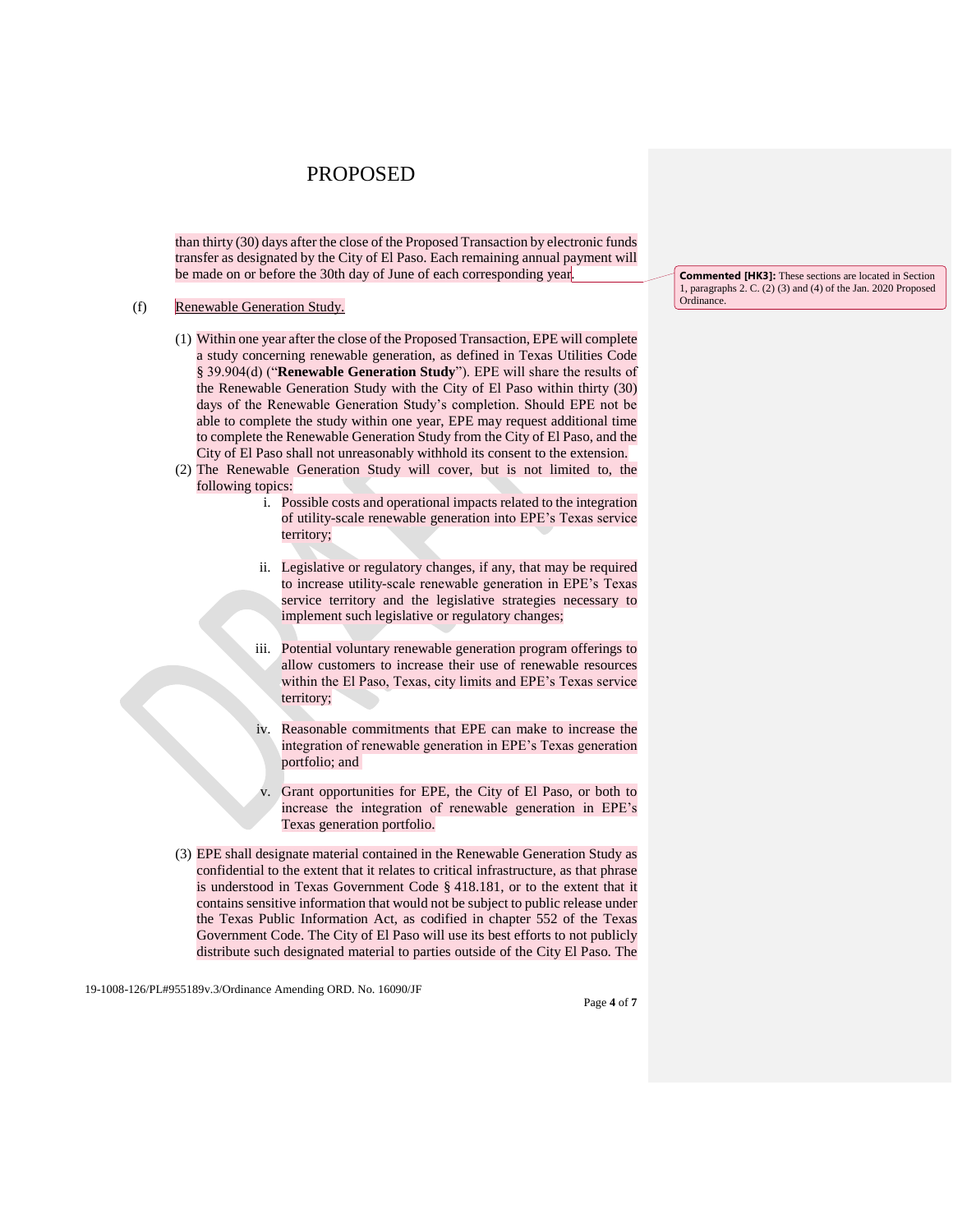City of El Paso will also provide EPE with notice of an open records request implicating such material so that EPE may assert its rights under the Texas Public Information Act.

- (g) City Expenses Related to Docket No. 49849. Company will pay the City two hundred thousand dollars and 00/100 cents (\$200,000) for the City's reasonable consultants and attorneys fees incurred due to the City's intervention in Docket No. 49849 ("**City Public Interest Fees**") no later than thirty (30) days after the later of (1) the close of the Proposed Transaction or (2) Company's receipt of invoices supporting the City Public Interest Fees.
- (h) Land Use. Company will coordinate with the City's Enineer within 6 months after the close of the Proposed Transaction of to identify:
	- (1) Land under the control EPE that the City of El Paso desires to utilize for public recreation, exercise, relaxation, travel, or pleasure in accordance with Section 75.0022 of the Texas Civil Practice and Remedies Code and;
	- (2) Poles, lines, conduits, or other construction that EPE maintains that may need to be installed or relocated in accordance with Section 3 of the Franchise Agreement.

#### **SECTION 4.**

That Section 17 is replaced in its entirety with the following:

#### **Section 17. City's Future Purchase Option.**

In the event Sun Jupiter decides to consider a sale of one hundred percent (100%) of its equity interests in, or all of the assets and liabilities of, EPE ("**Sale Transaction**"), Sun Jupiter shall first provide notice to the City of El Paso ("**City**") of the potential Sale Transaction (a "**Potential Sale Notice**"). The City will use best efforts to protect information related to a Sale Transaction from public disclosure consistent with the exceptions in chapter 552 of the Texas Government Code, including, Texas Government Code § 552.110.

(b) Within ninety (90) days of receipt by the City of a Potential Sale Notice, the City will either (i) make a bona fide binding offer to purchase EPE or all the assets and liabilities of EPE (**"Offer"**) or (ii) provide a waiver of the right to make an Offer. The City's Offer, if made, shall remain open for at least thirty (30) days during which time Sun Jupiter will consider the City's Offer in good faith.

(c) If the City waives the right to make an Offer or if Sun Jupiter does not accept the Offer, Sun Jupiter shall provide a written acknowledgement that (i) Sun Jupiter has provided the City notice of the potential sale and (ii) either, as the case may be, (A) the City waived the right to make an Offer or (B) the City made an Offer and Sun Jupiter did

19-1008-126/PL#955189v.3/Ordinance Amending ORD. No. 16090/JF

**Commented [HK4]:** This section, as amended, is located in Section 3 of the Jan. 2020 Proposed Ordinance.

**Commented [HK5]:** This section, as amended, is located in Section 5 of the Jan. 2020 Proposed Ordinance.

**Commented [HK6]:** This Section, as amended, is located in Section 2 of the Jan. 2020 Proposed Ordinance.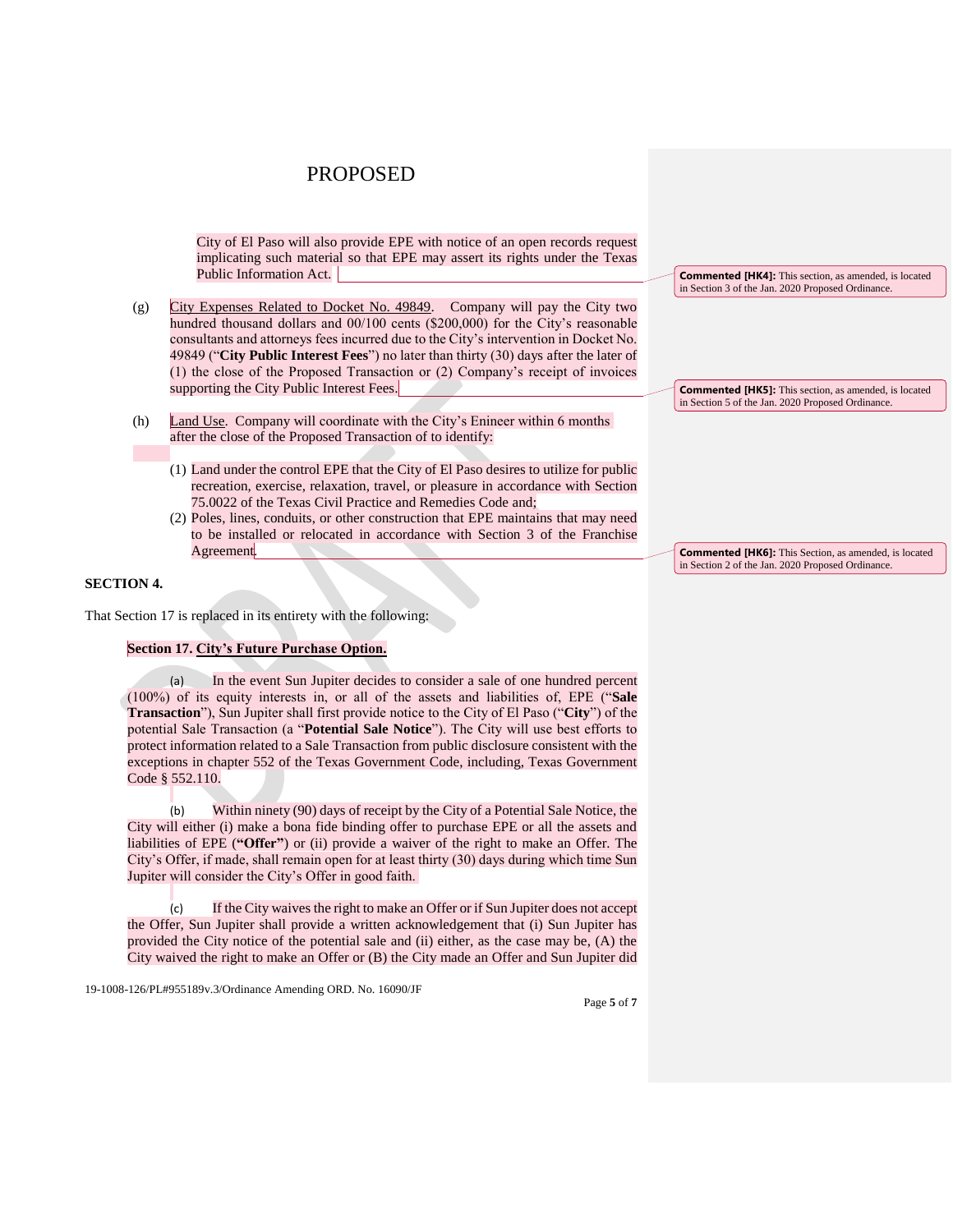| to Sun Jupiter than those contained in the Offer, if made.     | not accept such Offer ("Acknowledgment"). Sun Jupiter may enter into a definitive<br>agreement with a third party for a Sale Transaction if Sun Jupiter reasonably determines<br>such third party's offer contains terms and conditions that, on the whole, are more favorable                                                                                | <b>Commented [HK7]:</b> This section, as amended, is located                                                          |
|----------------------------------------------------------------|---------------------------------------------------------------------------------------------------------------------------------------------------------------------------------------------------------------------------------------------------------------------------------------------------------------------------------------------------------------|-----------------------------------------------------------------------------------------------------------------------|
| <b>SECTION 5.</b> That Section 18 is added to read as follows: |                                                                                                                                                                                                                                                                                                                                                               | in Section 6 of the Jan. 2020 Proposed Ordinance.                                                                     |
| party following Sun Jupiter's compliance with this provision   | Section 18. City's Rights to Application Process. The City does not waive any<br>rights with respect to franchise assignment as set forth in El Paso City Code § 15.08.013;<br>or Section 14(b) of Ordinance No, 16090 provided, however, that the City shall not<br>unreasonably withhold any required consent to the assignment of the franchise to a third | <b>Commented [HK8]:</b> This section, as amended, is located<br>in Section 6, paragraph (g) of the Jan. 2020 Proposed |
| SECTION 6. This ordinance shall take effect on                 | 2020.                                                                                                                                                                                                                                                                                                                                                         | Ordinane.                                                                                                             |
| force and effect.                                              | SECTION 7. Except as expressly amended herein, the Franchise Ordinance shall continue in full                                                                                                                                                                                                                                                                 |                                                                                                                       |
| <b>PASSED AND APPROVED this</b>                                | 2020.<br>day of                                                                                                                                                                                                                                                                                                                                               |                                                                                                                       |
|                                                                | <b>CITY OF EL PASO</b>                                                                                                                                                                                                                                                                                                                                        |                                                                                                                       |
|                                                                | Dee Margo, Mayor                                                                                                                                                                                                                                                                                                                                              |                                                                                                                       |
| <b>ATTEST:</b>                                                 |                                                                                                                                                                                                                                                                                                                                                               |                                                                                                                       |
| Laura D. Prine<br>City Clerk                                   |                                                                                                                                                                                                                                                                                                                                                               |                                                                                                                       |
| <b>APPROVED AS TO FORM:</b>                                    | <b>APPROVED AS TO CONTENT:</b>                                                                                                                                                                                                                                                                                                                                |                                                                                                                       |
| Karla M. Nieman<br><b>City Attorney</b>                        | Tomás González<br>City Manager                                                                                                                                                                                                                                                                                                                                |                                                                                                                       |
|                                                                |                                                                                                                                                                                                                                                                                                                                                               |                                                                                                                       |

19-1008-126/PL#955189v.3/Ordinance Amending ORD. No. 16090/JF